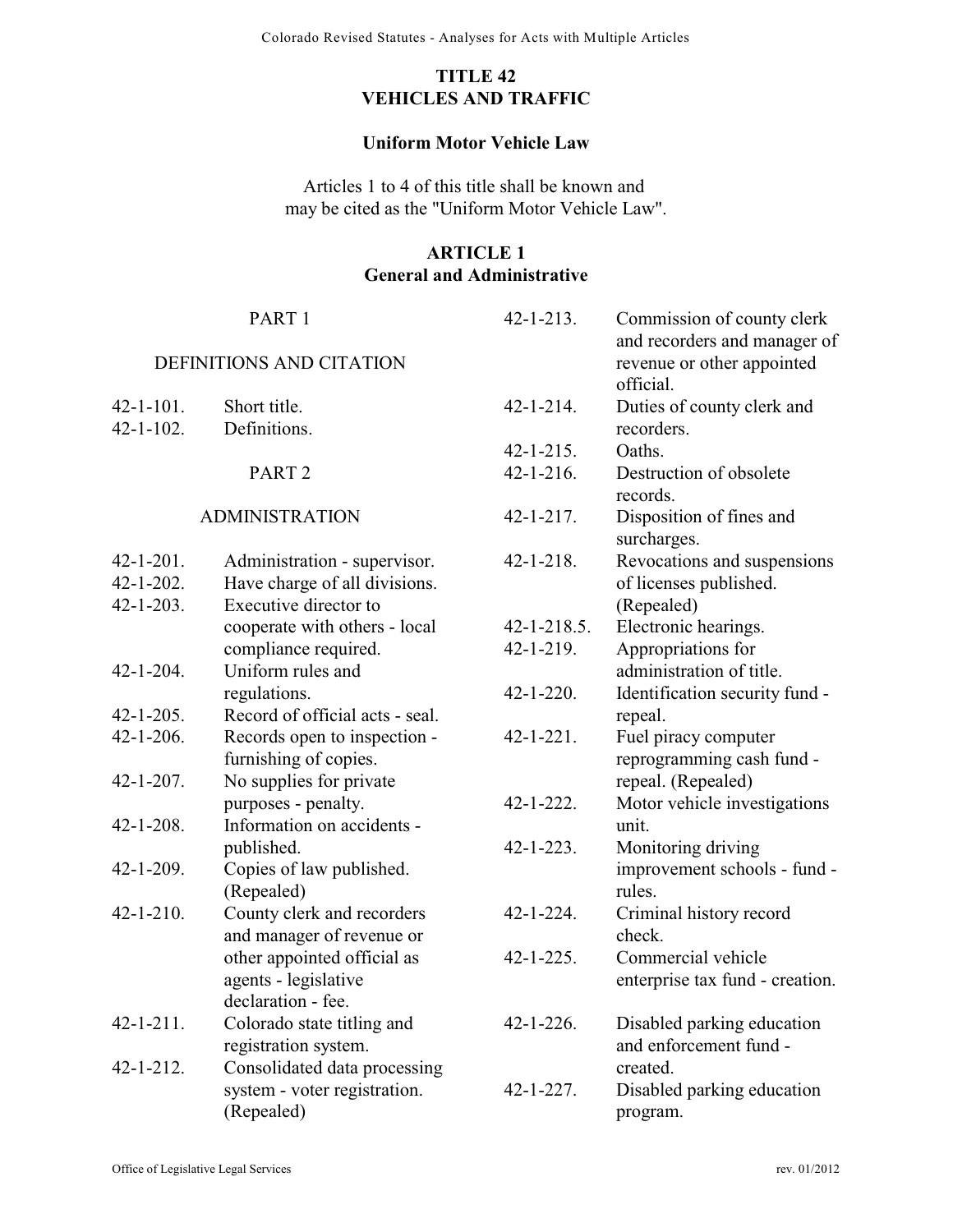|                                  | 42-1-302.        | Legislative declaration.    |
|----------------------------------|------------------|-----------------------------|
|                                  | $42 - 1 - 303$ . | Definitions.                |
|                                  | 42-1-304.        | Green truck grant program - |
| PART <sub>3</sub>                |                  | created.                    |
| <b>GREEN TRUCK GRANT PROGRAM</b> | $42 - 1 - 305$ . | Green truck grant program   |
|                                  |                  | fund - created.             |

42-1-301. Short title.

# **ARTICLE 2 Drivers' Licenses**

# PART 1

# DRIVERS' LICENSES

| 42-2-101.<br>$42 - 2 - 102$ . | Licenses for drivers required.<br>Persons exempt from license.                                                                                                                                              |
|-------------------------------|-------------------------------------------------------------------------------------------------------------------------------------------------------------------------------------------------------------|
| $42 - 2 - 103$ .              | Motorcycles - low-power<br>scooters - driver's license<br>required.                                                                                                                                         |
| $42 - 2 - 104$ .              | Licenses issued - denied.                                                                                                                                                                                   |
| $42 - 2 - 105$ .              | Special restrictions on certain<br>drivers.                                                                                                                                                                 |
| $42 - 2 - 105.5$ .            | Restrictions on minor drivers<br>under eighteen years of age -<br>penalties - legislative<br>declaration.                                                                                                   |
| $42 - 2 - 106$ .              | Instruction permits and<br>temporary licenses.                                                                                                                                                              |
| $42 - 2 - 107$ .              | Application for license or<br>instruction permit -<br>anatomical gifts - donations<br>to Emily Maureen Ellen<br>Keyes organ and tissue<br>donation awareness fund -<br>legislative declaration -<br>repeal. |
| $42 - 2 - 108$ .              | Application of minors.                                                                                                                                                                                      |
| $42 - 2 - 109$ .              | Release from liability.                                                                                                                                                                                     |
| $42 - 2 - 110$ .              | Revocation upon death of<br>signer for minor.                                                                                                                                                               |
| $42 - 2 - 111$ .              | Examination of applicants<br>and drivers - when required.                                                                                                                                                   |
| 42-2-112.                     | Medical advice - use by<br>department - physician<br>immunity.                                                                                                                                              |
| $42 - 2 - 113$ .              | License examiners appointed.                                                                                                                                                                                |

| $42 - 2 - 114.$    | License issued - fees - repeal.  |
|--------------------|----------------------------------|
| $42 - 2 - 114.5$ . | Licensing services cash fund.    |
| $42 - 2 - 115$ .   | License, permit, or              |
|                    | identification card to be        |
|                    | exhibited on demand.             |
| $42 - 2 - 116$ .   | Restricted license.              |
| $42 - 2 - 117$ .   | Duplicate permits and minor      |
|                    | licenses - replacement           |
|                    | licenses.                        |
| $42 - 2 - 118$ .   | Renewal of license in person     |
|                    | or by mail - donations to        |
|                    | <b>Emily Maureen Ellen Keyes</b> |
|                    | organ and tissue donation        |
|                    | awareness fund - repeal.         |
| $42 - 2 - 119$ .   | Notices - change of address      |
|                    | or name.                         |
| $42 - 2 - 120$ .   | Methods of service.              |
| $42 - 2 - 121$ .   | Records to be kept by            |
|                    | department - admission of        |
|                    | records in court.                |
| $42 - 2 - 121.5$ . | Emergency contact                |
|                    | information - web site form -    |
|                    | license application - driver's   |
|                    | license database.                |
| $42 - 2 - 122$ .   | Department may cancel            |
|                    | license - limited license for    |
|                    | physical or mental               |
|                    | limitations.                     |
| $42 - 2 - 123$ .   | Suspending privileges of         |
|                    | nonresidents and reporting       |
|                    | convictions.                     |
| $42 - 2 - 124$ .   | When court to report             |
|                    | convictions.                     |
| $42 - 2 - 125$ .   | Mandatory revocation of          |
|                    | license and permit.              |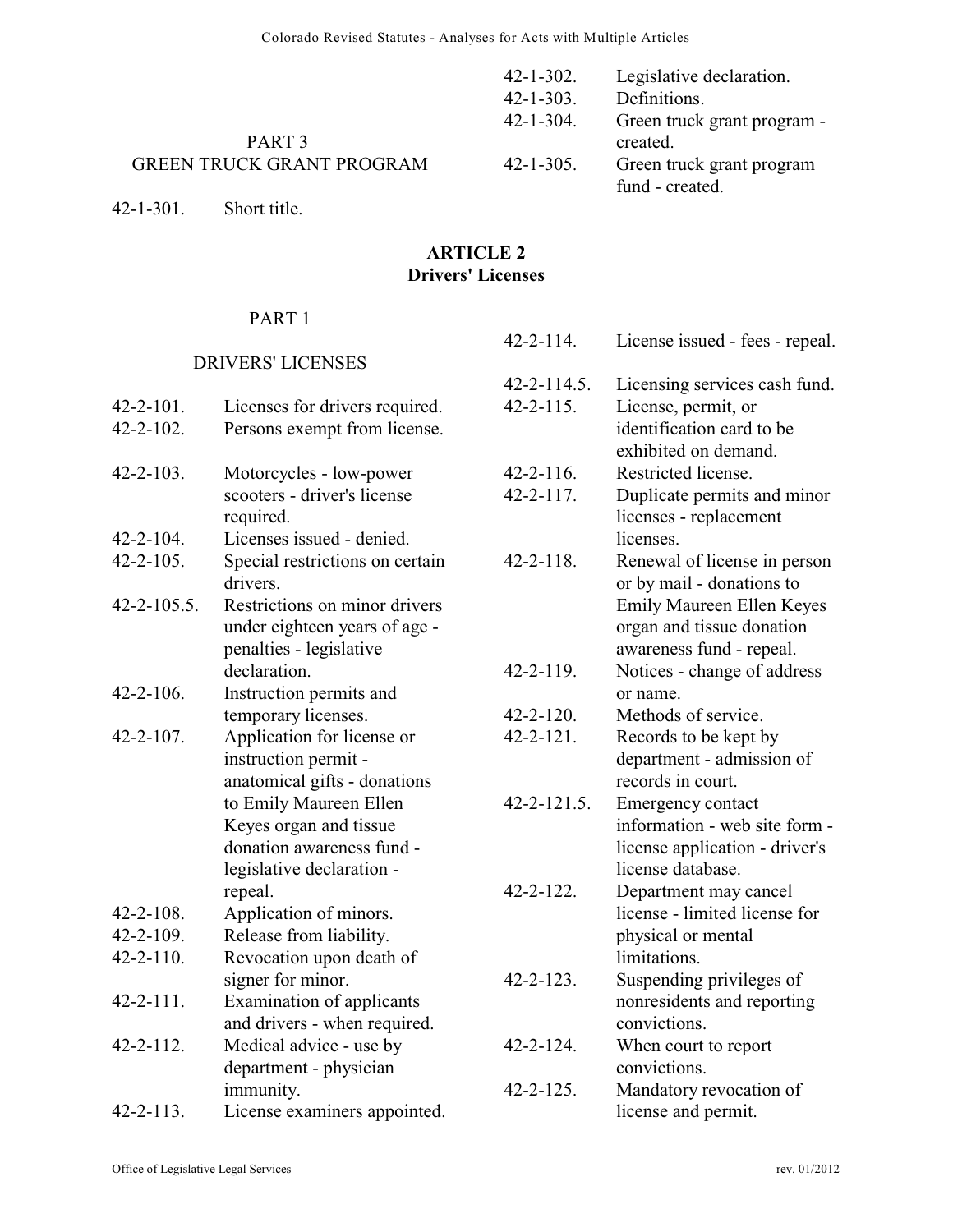| $42 - 2 - 126$ .   | Revocation of license based<br>on administrative<br>determination.                                            |                                     | with a court order relating to<br>nondriving alcohol<br>convictions.                             |
|--------------------|---------------------------------------------------------------------------------------------------------------|-------------------------------------|--------------------------------------------------------------------------------------------------|
| $42 - 2 - 126.1$ . | Probationary licenses for<br>persons convicted of<br>alcohol-related driving<br>offenses - ignition interlock | $42 - 2 - 131.5$ .                  | Revocation of license or<br>permit for convictions<br>involving defacing property.<br>(Repealed) |
|                    | devices - fees - interlock fund<br>created - violations of                                                    | $42 - 2 - 132$ .                    | Period of suspension or<br>revocation.                                                           |
|                    | probationary license - repeal.<br>(Repealed)                                                                  | 42-2-132.5.                         | Mandatory and voluntary<br>restricted licenses following                                         |
| $42 - 2 - 126.3$ . | Tampering with an ignition<br>interlock device.                                                               | $42 - 2 - 133$ .                    | alcohol convictions - rules.<br>Surrender and return of                                          |
| $42 - 2 - 126.5$ . | Revocation of license based<br>on administrative actions                                                      | $42 - 2 - 134.$                     | license.<br>Foreign license invalid during                                                       |
|                    | taken under tribal law -                                                                                      |                                     | suspension.                                                                                      |
| $42 - 2 - 127$ .   | repeal.<br>Authority to suspend license -                                                                     | $42 - 2 - 135$ .<br>$42 - 2 - 136.$ | Right to appeal.<br>Unlawful possession or use                                                   |
|                    | to deny license - type of                                                                                     |                                     | of license.                                                                                      |
|                    | conviction - points.                                                                                          | $42 - 2 - 137$ .                    | False affidavit - penalty.                                                                       |
| $42 - 2 - 127.3$ . | Authority to suspend license -<br>controlled substance                                                        | 42-2-138.                           | Driving under restraint -<br>penalty.                                                            |
| 42-2-127.4.        | violations. (Repealed)<br>Authority to suspend license -                                                      | 42-2-139.                           | Permitting unauthorized<br>minor to drive.                                                       |
|                    | forgery of a penalty<br>assessment notice issued to                                                           | $42 - 2 - 140.$                     | Permitting unauthorized<br>person to drive.                                                      |
|                    | minor under the age of<br>eighteen years. (Repealed)                                                          | $42 - 2 - 141$ .                    | Renting or loaning a motor<br>vehicle to another.                                                |
| 42-2-127.5.        | Authority to suspend license -                                                                                | $42 - 2 - 142$ .                    | Violation - penalty.                                                                             |
|                    | violation of child support                                                                                    | $42 - 2 - 143$ .                    | Legislative declaration.                                                                         |
|                    | order.                                                                                                        | $42 - 2 - 144.$                     | Reporting by certified level II                                                                  |
| 42-2-127.6.        | Authority to suspend license -                                                                                |                                     | alcohol and drug education                                                                       |
|                    | providing alcohol to an                                                                                       |                                     | and treatment providers -                                                                        |
|                    | underage person.                                                                                              |                                     | notice of administrative                                                                         |
| 42-2-127.7.        | Authority to suspend driver's<br>license - uninsured motorists                                                |                                     | remedies against a driver's                                                                      |
|                    |                                                                                                               |                                     | license - rules.                                                                                 |
| $42 - 2 - 128$ .   | - legislative declaration.<br>Vehicular homicide -                                                            |                                     | PART <sub>2</sub>                                                                                |
|                    | revocation of license.                                                                                        |                                     |                                                                                                  |
| $42 - 2 - 129$ .   | Mandatory surrender of                                                                                        |                                     | <b>HABITUAL OFFENDERS</b>                                                                        |
|                    | license or permit for driving                                                                                 |                                     |                                                                                                  |
|                    | under the influence or with                                                                                   | $42 - 2 - 201$ .                    | Legislative declaration                                                                          |
|                    | excessive alcoholic content.                                                                                  |                                     | concerning habitual offenders                                                                    |
| $42 - 2 - 130$ .   | Mandatory surrender of                                                                                        |                                     | of motor vehicle laws.                                                                           |
|                    | license or permit for drug                                                                                    | $42 - 2 - 202$ .                    | Habitual offenders -                                                                             |
|                    | convictions. (Repealed)                                                                                       |                                     | frequency and type of                                                                            |
| $42 - 2 - 131$ .   | Revocation of license or                                                                                      |                                     | violations.                                                                                      |
|                    | permit for failing to comply                                                                                  | $42 - 2 - 203$ .                    | Authority to revoke license of                                                                   |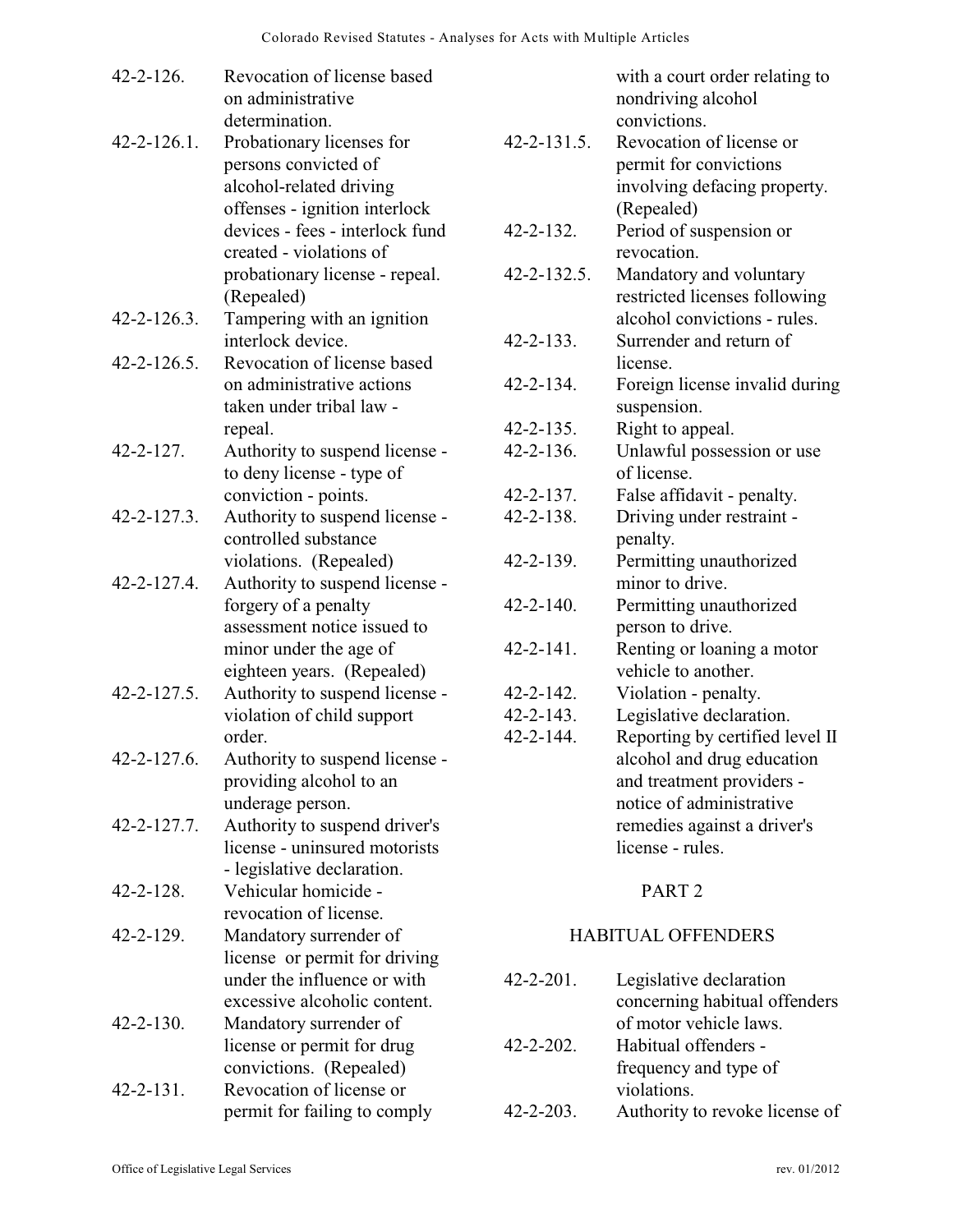|                  | habitual offender.                       |                  | repeal.                                            |
|------------------|------------------------------------------|------------------|----------------------------------------------------|
| $42 - 2 - 204$ . | Appeals.                                 | $42 - 2 - 312$ . | County jail identification                         |
| $42 - 2 - 205$ . | Prohibition.                             |                  | processing unit fund.                              |
| $42 - 2 - 206$ . | Driving after revocation<br>prohibited.  | $42 - 2 - 313$ . | Department consult with<br>counties on county jail |
| $42 - 2 - 207$ . | No existing law modified.                |                  | identification processing unit.                    |
| $42 - 2 - 208$ . | Computation of number of<br>convictions. |                  | PART <sub>4</sub>                                  |
|                  |                                          |                  |                                                    |

COMMERCIAL DRIVERS' LICENSES

# PART 3

### IDENTIFICATION CARDS

| <b>IDENTIFICATION CARDS</b> |                                  | $42 - 2 - 401$ .   | Short title.                   |
|-----------------------------|----------------------------------|--------------------|--------------------------------|
|                             |                                  | $42 - 2 - 402$ .   | Definitions.                   |
| $42 - 2 - 301$ .            | Definitions.                     | $42 - 2 - 403$ .   | Department authority - rules - |
| $42 - 2 - 302$ .            | Department may issue -           |                    | federal requirements.          |
|                             | limitations.                     | $42 - 2 - 404$ .   | License for drivers -          |
| $42 - 2 - 303$ .            | Contents of identification       |                    | limitations.                   |
|                             | card - repeal.                   | $42 - 2 - 405$ .   | Driver's license disciplinary  |
| $42 - 2 - 304.$             | Validity of identification card  |                    | actions - grounds for denial - |
|                             | - rules.                         |                    | suspension - revocation -      |
| $42 - 2 - 304.5$ .          | Cancellation or denial of        |                    | disqualification.              |
|                             | identification card - failure to | $42 - 2 - 405.5$ . | Violations of out-of-service   |
|                             | register vehicles in Colorado.   |                    | order.                         |
| $42 - 2 - 305$ .            | Lost, stolen, or destroyed       | $42 - 2 - 406.$    | Fees.                          |
|                             | cards.                           | $42 - 2 - 407$ .   | Licensing of testing units and |
| $42 - 2 - 306.$             | Fees - disposition - repeal.     |                    | driving testers - hearings -   |
| $42 - 2 - 307$ .            | Change of address.               |                    | regulations.                   |
| $42 - 2 - 308$ .            | No liability on public entity.   | $42 - 2 - 408$ .   | Unlawful acts - penalty.       |
| $42 - 2 - 309$ .            | Unlawful acts.                   | $42 - 2 - 409$ .   | Unlawful possession or use     |
| $42 - 2 - 310$ .            | Violation.                       |                    | of a commercial driver's       |
| $42 - 2 - 311$ .            | County jail identification       |                    | license.                       |
|                             | processing unit - report -       |                    |                                |

# **ARTICLE 3 Registration, Taxation, and License Plates**

|                                                          | PART <sub>1</sub>                                                                                           | $42 - 3 - 105$ . | Application for registration -                                                                             |
|----------------------------------------------------------|-------------------------------------------------------------------------------------------------------------|------------------|------------------------------------------------------------------------------------------------------------|
|                                                          | REGISTRATION AND TAXATION                                                                                   | $42 - 3 - 106$ . | tax.<br>Tax imposed - classification -<br>taxable value.                                                   |
| $42 - 3 - 101$ .<br>$42 - 3 - 102$ .<br>$42 - 3 - 103$ . | Legislative declaration.<br>Periodic registration - rules.<br>Registration required -<br>exemptions.        | $42 - 3 - 107$ . | Taxable value of classes of<br>property - rate of tax - when<br>and where payable -<br>department duties - |
| $42 - 3 - 104$ .                                         | Exemptions - specific<br>ownership tax - registration -<br>domicile and residency - rules<br>- definitions. | $42 - 3 - 108$ . | apportionment of tax<br>collections - definitions.<br>Determination of year model<br>- tax lists.          |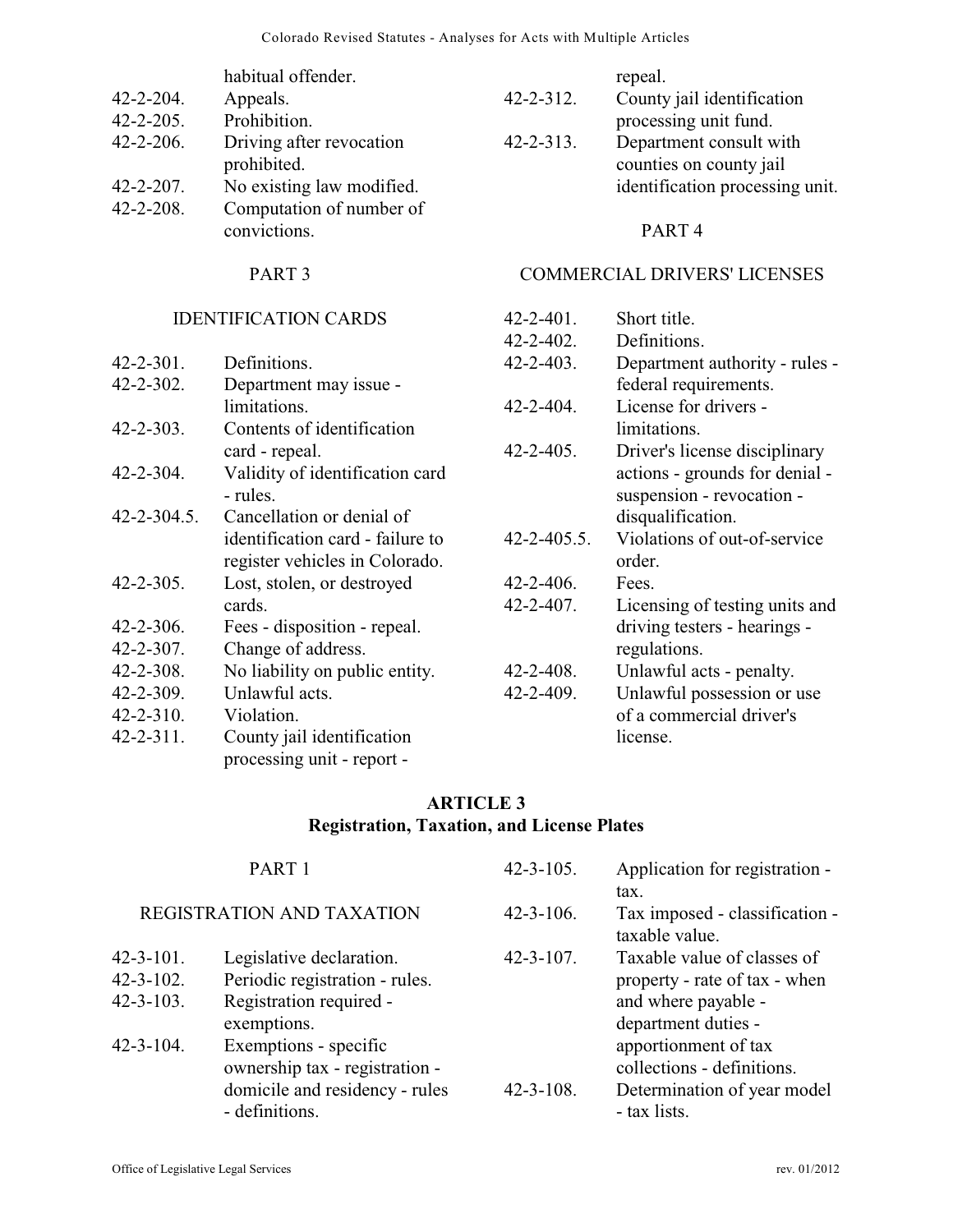| $42 - 3 - 109$ . | Tax for registration period.    | $42 - 3 - 205$ . | Substitute plates - waiting     |
|------------------|---------------------------------|------------------|---------------------------------|
| $42 - 3 - 110$ . | Payment of motor vehicle        |                  | period for reissuance of        |
|                  | registration fees and specific  |                  | identical combination of        |
|                  | ownership taxes in              |                  | numbers and letters.            |
|                  | installments.                   | 42-3-206.        | Remanufacture of certain        |
| $42 - 3 - 111$ . | Tax year - disposition.         |                  | license plates.                 |
| $42 - 3 - 112$ . | Failure to pay tax - penalty -  | $42 - 3 - 207$ . | Special plates - rules - new    |
|                  | rules.                          |                  | plates - retirement.            |
| $42 - 3 - 113$ . | Records of application and      | $42 - 3 - 208$ . | Special plates - qualifications |
|                  | registration.                   |                  | for issuance of special license |
| $42 - 3 - 114$ . | Expiration.                     |                  | plates.                         |
| $42 - 3 - 115$ . | Registration upon transfer.     | $42 - 3 - 209$ . | Legislative license plates.     |
| $42 - 3 - 116$ . | Manufacturers or dealers.       | $42 - 3 - 210$ . | Radio and television license    |
| $42 - 3 - 117$ . | Nonresidents.                   |                  | plates.                         |
| $42 - 3 - 118.$  | Registration suspended upon     | $42 - 3 - 211$ . | Issuance of personalized        |
|                  | theft - recovery - rules -      |                  | plates authorized.              |
|                  | repeal.                         | $42 - 3 - 212$ . | Issuance of optional plates     |
| $42 - 3 - 119$ . | No application for              |                  | authorized - retirement.        |
|                  | registration granted - when.    | $42 - 3 - 213$ . | Special plates - military       |
| $42 - 3 - 120$ . | Department may cancel or        |                  | veterans - rules - retirement.  |
|                  | deny registration.              | $42 - 3 - 214$ . | Special plates - alumni         |
| $42 - 3 - 121$ . | Violation of registration       |                  | associations - retirement.      |
|                  | provisions - penalty.           | $42 - 3 - 215$ . | Special plates - United States  |
| $42 - 3 - 122$ . | Perjury on a motor vehicle      |                  | olympic committee -             |
|                  | registration application.       |                  | retirement.                     |
| $42 - 3 - 123$ . | Payment by bad check -          | $42 - 3 - 216.$  | Special plates - Colorado       |
|                  | recovery of plates.             |                  | foundation for agriculture and  |
| $42 - 3 - 124$ . | Violation - penalty.            |                  | natural resources - definitions |
| $42 - 3 - 125$ . | Fleet operators - registration  |                  | - retirement.                   |
|                  | period certificates -           | $42 - 3 - 217$ . | Special plates - Colorado       |
|                  | multi-year registrations.       |                  | commission of Indian affairs.   |
| $42 - 3 - 126$   | Notice - primary body color.    | 42-3-217.5.      | Special plates - breast cancer  |
| $42 - 3 - 127$ . | Sale of special mobile          |                  | awareness - retirement.         |
|                  | machinery.                      | $42 - 3 - 218$ . | Special plates - active and     |
|                  |                                 |                  | retired members of the          |
|                  | PART <sub>2</sub>               |                  | Colorado National Guard -       |
|                  |                                 |                  | retirement.                     |
|                  | <b>LICENSE PLATES</b>           | $42 - 3 - 219$ . | Special registration of         |
|                  |                                 |                  | collector's items. (Repealed)   |
| $42 - 3 - 201$ . | Number plates furnished -       | $42 - 3 - 220$ . | Temporary special event         |
|                  | style - periodic reissuance -   |                  | license plates.                 |
|                  | tabs - rules.                   | $42 - 3 - 221$ . | Special plates - Denver         |
| $42 - 3 - 202$ . | Number plates to be attached.   |                  | Broncos.                        |
|                  |                                 | $42 - 3 - 222$ . | Special plates - support        |
| $42 - 3 - 203$ . | Standardized plates - rules.    |                  | public education.               |
| $42 - 3 - 204$ . | Parking privileges for persons  | $42 - 3 - 223$ . | Special plates - support the    |
|                  | with disabilities -             |                  | troops - retirement.            |
|                  | applicability - rules - repeal. | $42 - 3 - 224$ . | Special plates - Colorado       |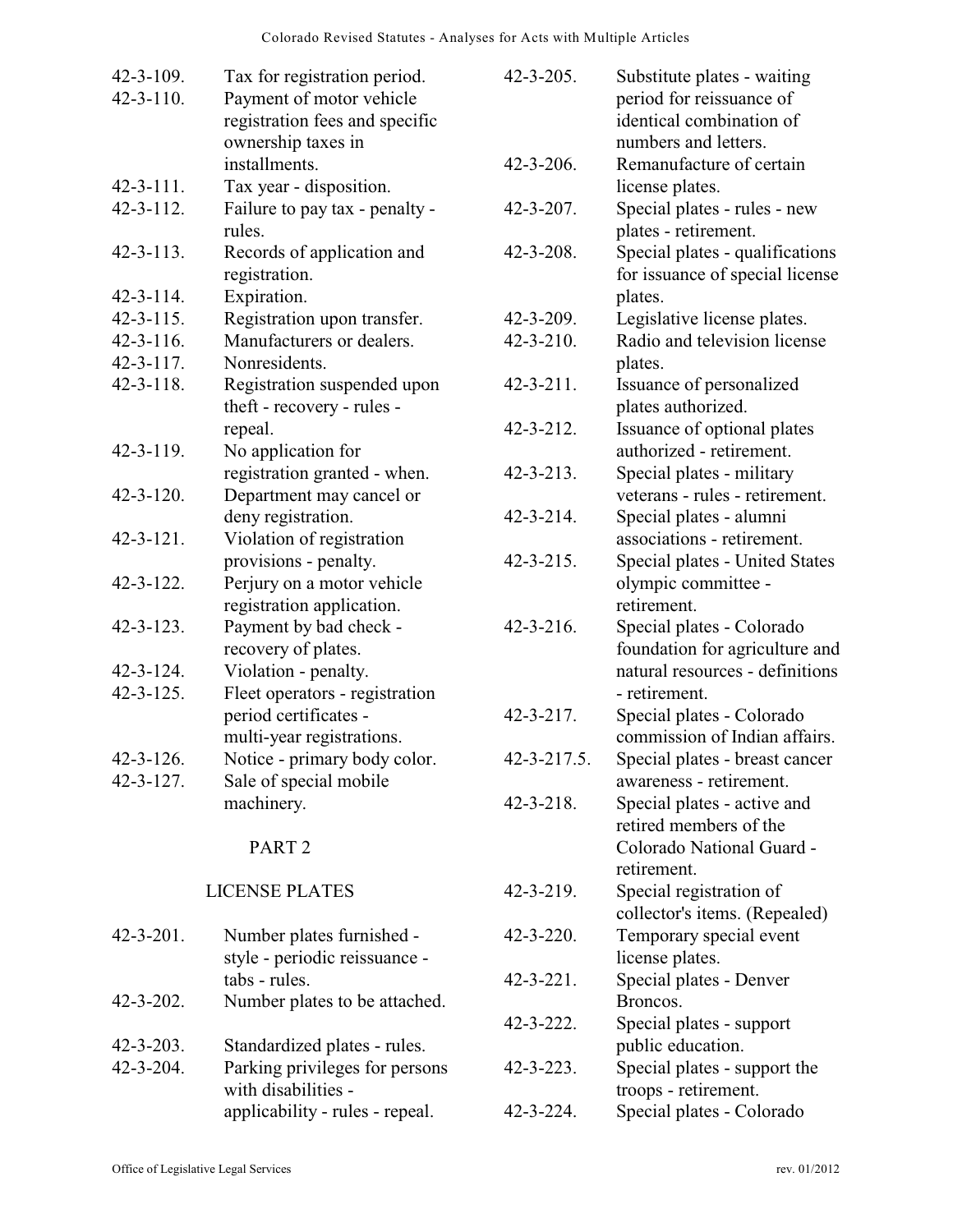|                  | "Kids First".                  |                  | PART <sub>3</sub>              |
|------------------|--------------------------------|------------------|--------------------------------|
| $42 - 3 - 225$ . | Special plates -               |                  |                                |
|                  | Italian-American heritage.     |                  | <b>FEES AND CASH FUNDS</b>     |
| $42 - 3 - 226$ . | Special plates - share the     |                  |                                |
|                  | road.                          | $42 - 3 - 301$ . | License plate cash fund -      |
| $42 - 3 - 227$ . | Special plates - Colorado      |                  | license plate fees.            |
|                  | horse development authority.   | $42 - 3 - 302$ . | Special plate fees.            |
| $42 - 3 - 228$ . | Special plates - Colorado      | $42 - 3 - 303$ . | Persistent drunk driver cash   |
|                  | carbon fund.                   |                  | fund - programs to deter       |
| $42 - 3 - 229$ . | Special plates - boy scouts -  |                  | persistent drunk drivers.      |
|                  | repeal.                        | $42 - 3 - 304.$  | Registration fees - passenger  |
| $42 - 3 - 230.$  | Special plates - "Alive at     |                  | and passenger-mile taxes -     |
|                  | Twenty-five".                  |                  | clean screen fund - repeal.    |
| $42 - 3 - 231$ . | Special plates - Colorado ski  | $42 - 3 - 305$ . | Registration fees - passenger  |
|                  | country - repeal.              |                  | and passenger-mile taxes -     |
| $42 - 3 - 232$ . | Special plates - donate life - |                  | fee schedule for years of      |
|                  | repeal.                        |                  | TABOR surplus revenue -        |
| $42 - 3 - 233$ . | Special plates - Colorado      |                  | applicability. (Repealed)      |
|                  | state parks.                   | $42 - 3 - 306$ . | Registration fees - passenger  |
| $42 - 3 - 234.$  | Special plates - adopt a       |                  | and passenger-mile taxes -     |
|                  | shelter pet - repeal.          |                  | fee schedule.                  |
| $42 - 3 - 235$ . | Livery license plates - luxury | $42 - 3 - 307$ . | Enforcement powers of          |
|                  | limousines - repeal.           |                  | department.                    |
| $42 - 3 - 236.$  | Taxicab license plates -       | $42 - 3 - 308$ . | Taxpayer statements -          |
|                  | taxicabs - repeal.             |                  | payment of tax - estimates -   |
| $42 - 3 - 237$ . | Special plates - girl scouts.  |                  | penalties - deposits -         |
| 42-3-238.        | Special plates - type 1        |                  | delinquency proceedings.       |
|                  | diabetes.                      | $42 - 3 - 309$ . | Permit to be secured - records |
| $42 - 3 - 239$ . | Special plates - Colorado      |                  | kept - penalties.              |
|                  | <b>Avalanche or Denver</b>     | $42 - 3 - 310.$  | Additional registration fees - |
|                  | Nuggets.                       |                  | apportionment of fees.         |
| $42 - 3 - 240.$  | Special plates - Craig         | $42 - 3 - 311$ . | Low-power scooter              |
|                  | hospital.                      |                  | registration - fee.            |
|                  |                                | $42 - 3 - 312$ . | Special license plate          |
|                  |                                |                  | surcharge.                     |

# **ARTICLE 4 Regulation of Vehicles and Traffic**

|                                | PART <sub>1</sub>             |                  | manual.                        |
|--------------------------------|-------------------------------|------------------|--------------------------------|
|                                |                               | $42 - 4 - 105$ . | Local traffic control devices. |
| TRAFFIC REGULATION - GENERALLY |                               | $42 - 4 - 106$ . | Who may restrict right to use  |
|                                |                               |                  | highways.                      |
| $42 - 4 - 101$ .               | Short title.                  | $42 - 4 - 107$ . | Obedience to police officers.  |
| $42 - 4 - 102$ .               | Legislative declaration.      | $42 - 4 - 108$ . | Public officers to obey        |
| $42 - 4 - 103$ .               | Scope and effect of article - |                  | provisions - exceptions for    |
|                                | exceptions to provisions.     |                  | emergency vehicles.            |
| $42 - 4 - 104$ .               | Adoption of traffic control   | $42 - 4 - 109$ . | Low-power scooters,            |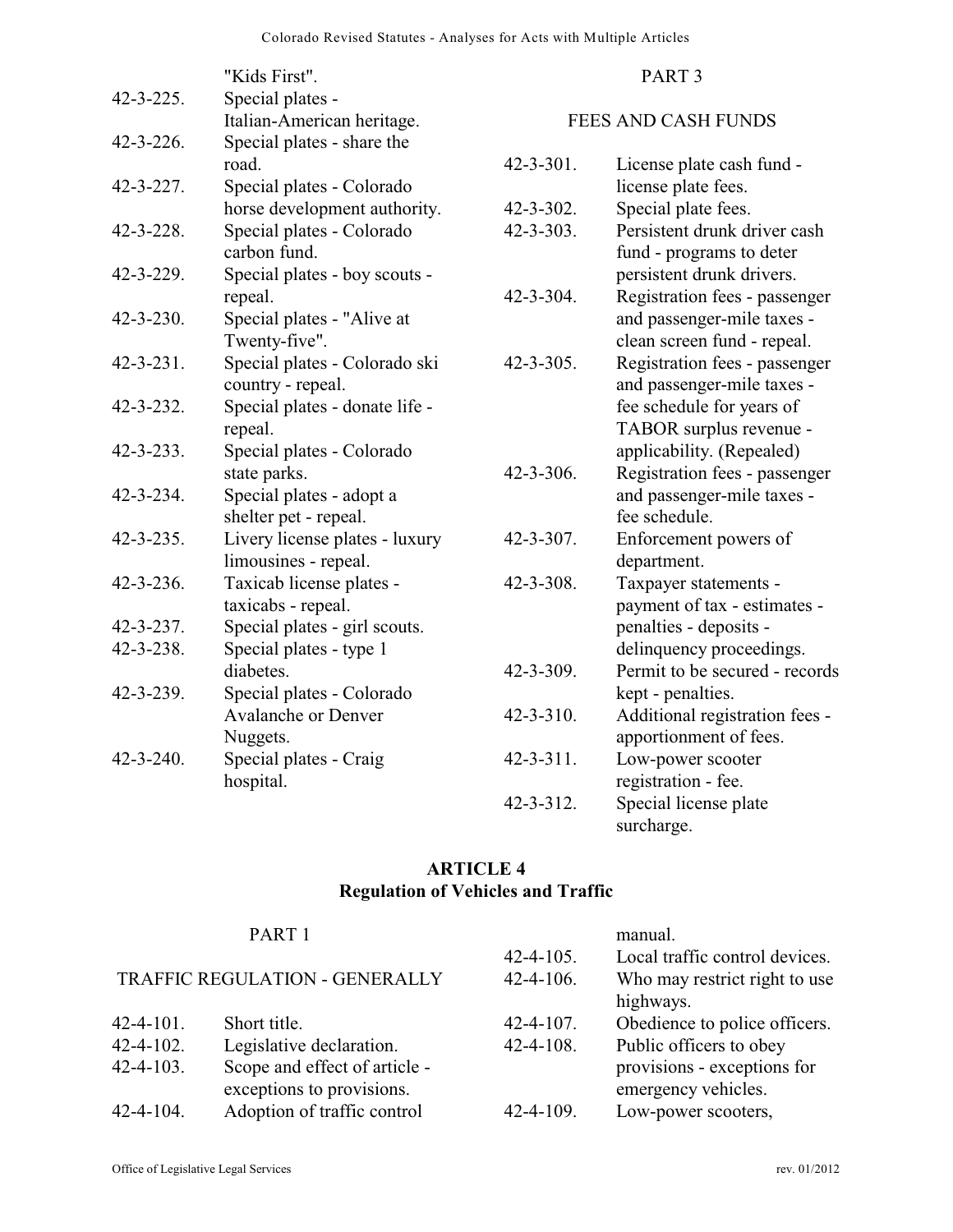|                    | animals, skis, skates, and toy | $42 - 4 - 211$ .   | Lamps on farm equipment         |
|--------------------|--------------------------------|--------------------|---------------------------------|
|                    | vehicles on highways.          |                    | and other vehicles and          |
| 42-4-109.5.        | Low-speed electric vehicles.   |                    | equipment.                      |
| 42-4-109.6.        | Class B low-speed electric     | 42-4-212.          | Spot lamps and auxiliary        |
|                    | vehicles - effective date -    |                    | lamps.                          |
|                    | rules.                         | $42 - 4 - 213$ .   | Audible and visual signals on   |
| $42 - 4 - 110$ .   | Provisions uniform             |                    | emergency vehicles.             |
|                    | throughout state.              | $42 - 4 - 214$ .   | Visual signals on service       |
| $42 - 4 - 110.5$ . | Automated vehicle              |                    | vehicles.                       |
|                    | identification systems.        | 42-4-215.          | Signal lamps and devices -      |
| $42 - 4 - 111$ .   | Powers of local authorities.   |                    | additional lighting             |
| 42-4-112.          | Noninterference with the       |                    | equipment.                      |
|                    | rights of owners of realty.    | $42 - 4 - 215.5$ . | Signal lamps and devices -      |
| $42 - 4 - 113$ .   | Appropriations for             |                    | street rod vehicles and         |
|                    | administration of article.     |                    | custom motor vehicles.          |
| $42 - 4 - 114$ .   | Removal of traffic hazards.    |                    | (Repealed)                      |
| $42 - 4 - 115$ .   | Information on traffic law     | $42 - 4 - 216.$    | Multiple-beam road lights.      |
|                    | enforcement - collection -     | 42-4-217.          | Use of multiple-beam lights.    |
|                    | profiling - annual report -    | 42-4-218.          | Single-beam road-lighting       |
|                    | repeal. (Repealed)             |                    | equipment.                      |
| $42 - 4 - 116$ .   | Restrictions for minor drivers | 42-4-219.          | Number of lamps permitted.      |
|                    | - definitions.                 | 42-4-220.          | Low-power scooters -            |
| $42 - 4 - 117$ .   | Personal mobility devices.     |                    | lighting equipment -            |
| 42-4-118.          | Establishment of wildlife      |                    | department control - use and    |
|                    | crossing zones - report -      |                    | operation.                      |
|                    | repeal.                        | $42 - 4 - 221$ .   | Bicycle and personal mobility   |
|                    |                                |                    | device equipment.               |
|                    | PART <sub>2</sub>              | 42-4-222.          | Volunteer firefighters -        |
|                    |                                |                    | volunteer ambulance             |
|                    | <b>EQUIPMENT</b>               |                    | attendants - special lights and |
|                    |                                |                    | alarm systems.                  |
| 42-4-201.          | Obstruction of view or         | 42-4-223.          | Brakes.                         |
|                    | driving mechanism -            | 42-4-224.          | Horns or warning devices.       |
|                    | hazardous situation.           | 42-4-225.          | Mufflers - prevention of        |
| 42-4-202.          | Unsafe vehicles - penalty -    |                    | noise.                          |
|                    | identification plates.         | 42-4-226.          | Mirrors - exterior placements.  |
| $42 - 4 - 203$ .   | Unsafe vehicles - spot         |                    |                                 |
|                    | inspections.                   | 42-4-227.          | Windows unobstructed -          |
| 42-4-204.          | When lighted lamps are         |                    | certain materials prohibited -  |
|                    | required.                      |                    | windshield wiper                |
| $42 - 4 - 205$ .   | Head lamps on motor            |                    | requirements.                   |
|                    | vehicles.                      | 42-4-228.          | Restrictions on tire            |
| 42-4-206.          | Tail lamps and reflectors.     |                    | equipment.                      |
| 42-4-207.          | Clearance and identification.  | 42-4-229.          | Safety glazing material in      |
| 42-4-208.          | Stop lamps and turn signals.   |                    | motor vehicles.                 |
| 42-4-209.          | Lamp or flag on projecting     | 42-4-230.          | <b>Emergency lighting</b>       |
|                    | load.                          |                    | equipment - who must carry.     |
| 42-4-210.          | Lamps on parked vehicles.      | 42-4-231.          | Parking lights.                 |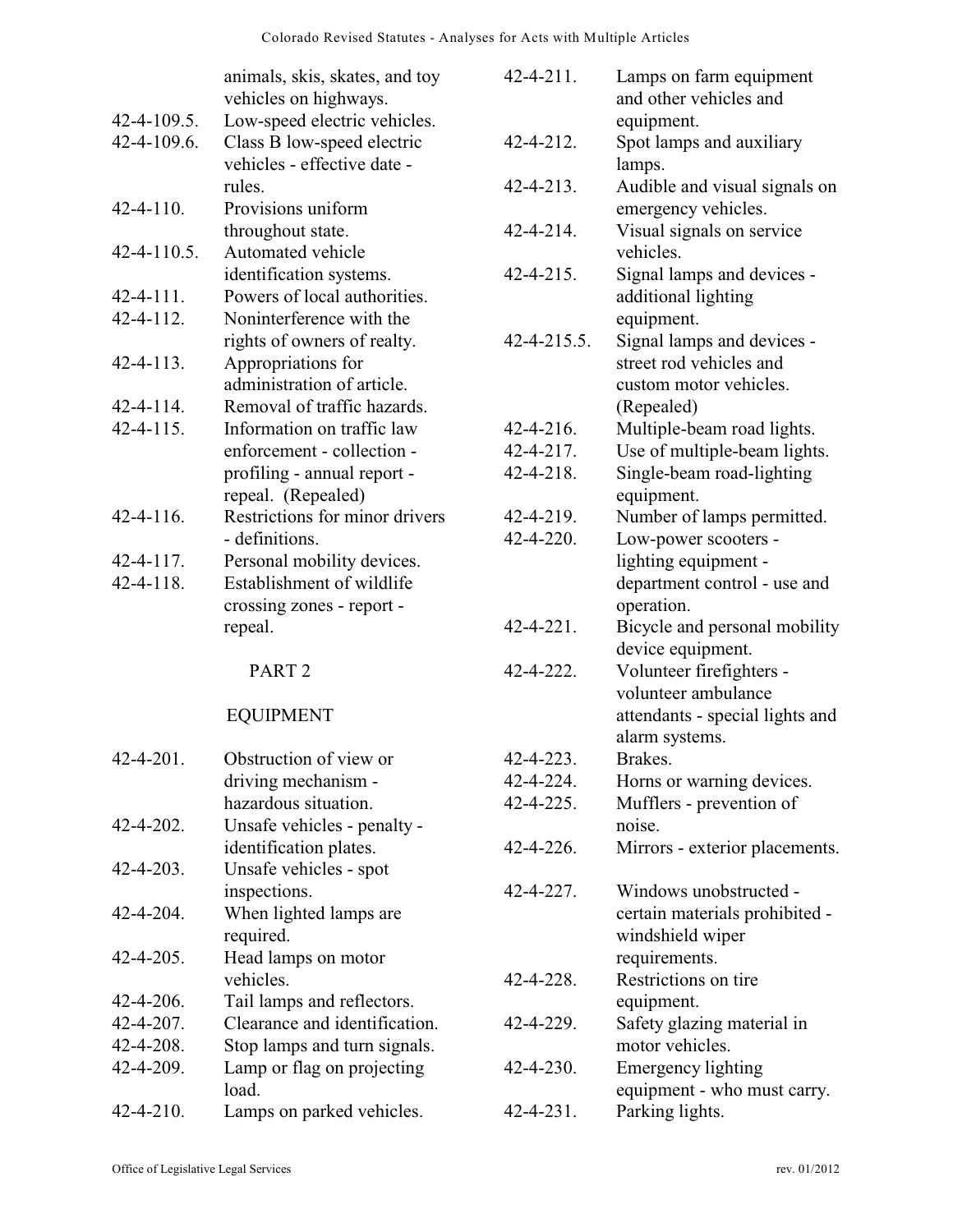| 42-4-232.        | Minimum safety standards<br>for motorcycles and<br>low-power scooters. |                    | executive director -<br>automobile inspection and<br>readjustment program - basic       |
|------------------|------------------------------------------------------------------------|--------------------|-----------------------------------------------------------------------------------------|
| $42 - 4 - 233$ . | Alteration of suspension<br>system.                                    |                    | emissions program -<br>enhanced emissions program                                       |
| 42-4-234.        | Slow-moving vehicles -<br>display of emblem.                           | $42 - 4 - 306$ .   | - clean screen program.<br>Powers and duties of                                         |
| 42-4-235.        | Minimum standards for<br>commercial vehicles - repeal.                 |                    | commission - automobile<br>inspection and readjustment                                  |
| 42-4-236.        | Child restraint systems<br>required - definitions -                    |                    | program - basic emissions<br>program - enhanced                                         |
| 42-4-237.        | exemptions - repeal.<br>Safety belt systems -                          |                    | emissions program - clean<br>screen program.                                            |
|                  | mandatory use - exemptions -<br>penalty.                               | $42 - 4 - 307$ .   | Powers and duties of the<br>department of public health                                 |
| 42-4-238.        | Blue and red lights - illegal<br>use or possession.                    |                    | and environment - division of<br>administration - automobile                            |
| 42-4-239.        | Misuse of a wireless<br>telephone - definitions -                      |                    | inspection and readjustment<br>program - basic emissions                                |
|                  | penalty - preemption.                                                  |                    | program - enhanced                                                                      |
| $42 - 4 - 240.$  | Low-speed electric vehicle<br>equipment requirements.                  |                    | emissions program - clean<br>screen program.                                            |
| $42 - 4 - 241$ . | Unlawful removal of<br>tow-truck signage - unlawful                    | $42 - 4 - 307.5$ . | Clean screen authority -<br>enterprise - revenue bonds.                                 |
|                  | usage of tow-truck signage.                                            | 42-4-307.7.        | Vehicle emissions testing -<br>remote sensing - rules.                                  |
|                  | PART <sub>3</sub>                                                      | $42 - 4 - 308$ .   | Inspection and readjustment                                                             |
|                  | <b>EMISSIONS INSPECTION</b>                                            |                    | stations - inspection-only<br>facilities - fleet inspection<br>stations - motor vehicle |
| $42 - 4 - 301$ . | Legislative declarations -                                             |                    | dealer test facilities -                                                                |
|                  | enactment of enhanced                                                  |                    | contractor - emissions                                                                  |
|                  | emissions program not                                                  |                    | inspectors - emissions                                                                  |
|                  | waiver of state right to                                               |                    | mechanics - requirements.<br>Vehicle fleet owners - motor                               |
|                  | challenge authority to require<br>specific loaded mode                 | 42-4-309.          | vehicle dealers - authority to                                                          |
|                  | transient dynamometer                                                  |                    | conduct inspections - fleet                                                             |
|                  | technology in automobile                                               |                    | inspection stations - motor                                                             |
|                  |                                                                        |                    |                                                                                         |

emissions testing. 42-4-302. Commencement of basic emissions program - authority of commission.

42-4-303. Sunrise review of registration

- of repair facilities. (Repealed) 42-4-304. Definitions relating to automobile inspection and readjustment program. 42-4-305. Powers and duties of
	-

vehicle dealer test facilities contracts with licensed inspection-only entities.

42-4-310. Periodic emissions control

42-4-311. Operation of inspection and

inspection required.

readjustment stations inspection-only facilities fleet inspection stations motor vehicle dealer test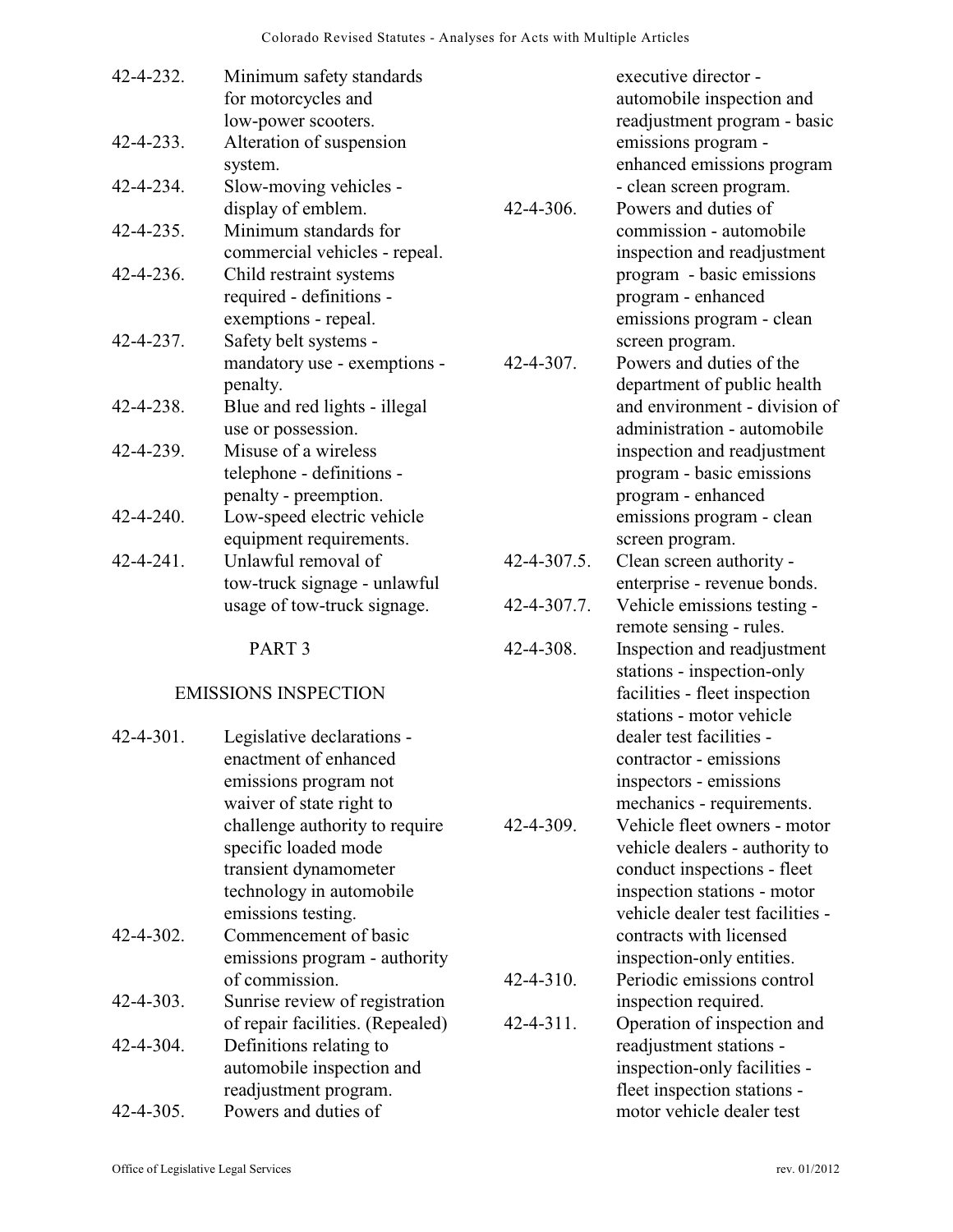|                    | facilities - enhanced            |
|--------------------|----------------------------------|
|                    | inspection centers.              |
| 42-4-312.          | Improper representation as       |
|                    | emissions inspection and         |
|                    | readjustment station -           |
|                    | inspection-only facility - fleet |
|                    | inspection station - motor       |
|                    | vehicle dealer test facility -   |
|                    | enhanced inspection center.      |
| $42 - 4 - 313$ .   | Penalties.                       |
| 42-4-314.          | Automobile air pollution         |
|                    | control systems - tampering -    |
|                    | operation of vehicle - penalty.  |
| $42 - 4 - 315$ .   | Warranties.                      |
| $42 - 4 - 316$ .   | AIR program - demonstration      |
|                    | of compliance with ambient       |
|                    | air quality standards and        |
|                    | transportation conformity.       |
| $42 - 4 - 316.5$ . | Termination of vehicle           |
|                    | emissions testing program -      |
|                    | repeal.                          |
| 42-4-317.          | Purchase or lease of new         |
|                    | motor vehicles by state          |
|                    | agencies - clean-burning         |
|                    | alternative fuels - definitions. |
|                    | (Repealed)                       |
|                    |                                  |

## DIESEL EMISSIONS PROGRAM

| 42-4-401. | Definitions.                 |
|-----------|------------------------------|
| 42-4-402. | Administration of inspection |
|           | program.                     |
| 42-4-403. | Powers and duties of the     |
|           | commission.                  |
| 42-4-404. | Powers and duties of the     |
|           | executive director of the    |
|           | department of public health  |
|           | and environment.             |
| 42-4-405. | Powers and duties of         |
|           | executive director.          |
| 42-4-406. | Requirement of certification |
|           | of emissions control for     |
|           | registration - testing for   |
|           | diesel smoke opacity         |
|           | compliance.                  |
| 42-4-407. | Requirements for a diesel    |

|                  | licensure as diesel emissions  |
|------------------|--------------------------------|
|                  | inspection station - licensure |
|                  | as emissions inspector.        |
| 42-4-408.        | Operation of diesel            |
|                  | inspection station.            |
| 42-4-409.        | Improper representation of a   |
|                  | diesel inspection station.     |
| 42-4-410.        | Inclusion in the diesel        |
|                  | inspection program.            |
| $42 - 4 - 411$ . | Applicability of this part to  |
|                  | heavy-duty diesel fleets of    |
|                  | nine or more.                  |
| 42-4-412.        | Air pollution violations.      |
| $42 - 4 - 413$ . | Visible emissions from         |
|                  | diesel-powered motor           |
|                  | vehicles unlawful - penalty.   |
| $A2 - A14$       | Heavy-duty diesel fleet        |

emission-opacity inspection -

42-4-414. Heavy-duty diesel fleet inspection and maintenance program - penalty.

## PART 5

# SIZE - WEIGHT - LOAD

| 42-4-501.        | Size and weight violations -               |
|------------------|--------------------------------------------|
|                  | penalty.                                   |
| 42-4-502.        | Width of vehicles.                         |
| $42 - 4 - 503$ . | Projecting loads on passenger<br>vehicles. |
| 42-4-504.        | Height and length of vehicles.             |
| 42-4-505.        | Longer vehicle combinations.               |
| 42-4-506.        | Trailers and towed vehicles.               |
| 42-4-507.        | Wheel and axle loads.                      |
| 42-4-508.        | Gross weight of vehicles and               |
|                  | loads.                                     |
| 42-4-509.        | Vehicles weighed - excess                  |
|                  | removed                                    |
| $42 - 4 - 510$ . | Permits for excess size and                |
|                  | weight and for manufactured                |
|                  | homes - rules                              |
| $42 - 4 - 511$ . | Permit standards - state and               |
|                  | local.                                     |
| 42-4-511.2.      | Authority for cooperative                  |
|                  | agreements with regional                   |
|                  | states on excess size or                   |
|                  | weight vehicles - regulations.             |
| 42-4-512.        | Liability for damage to                    |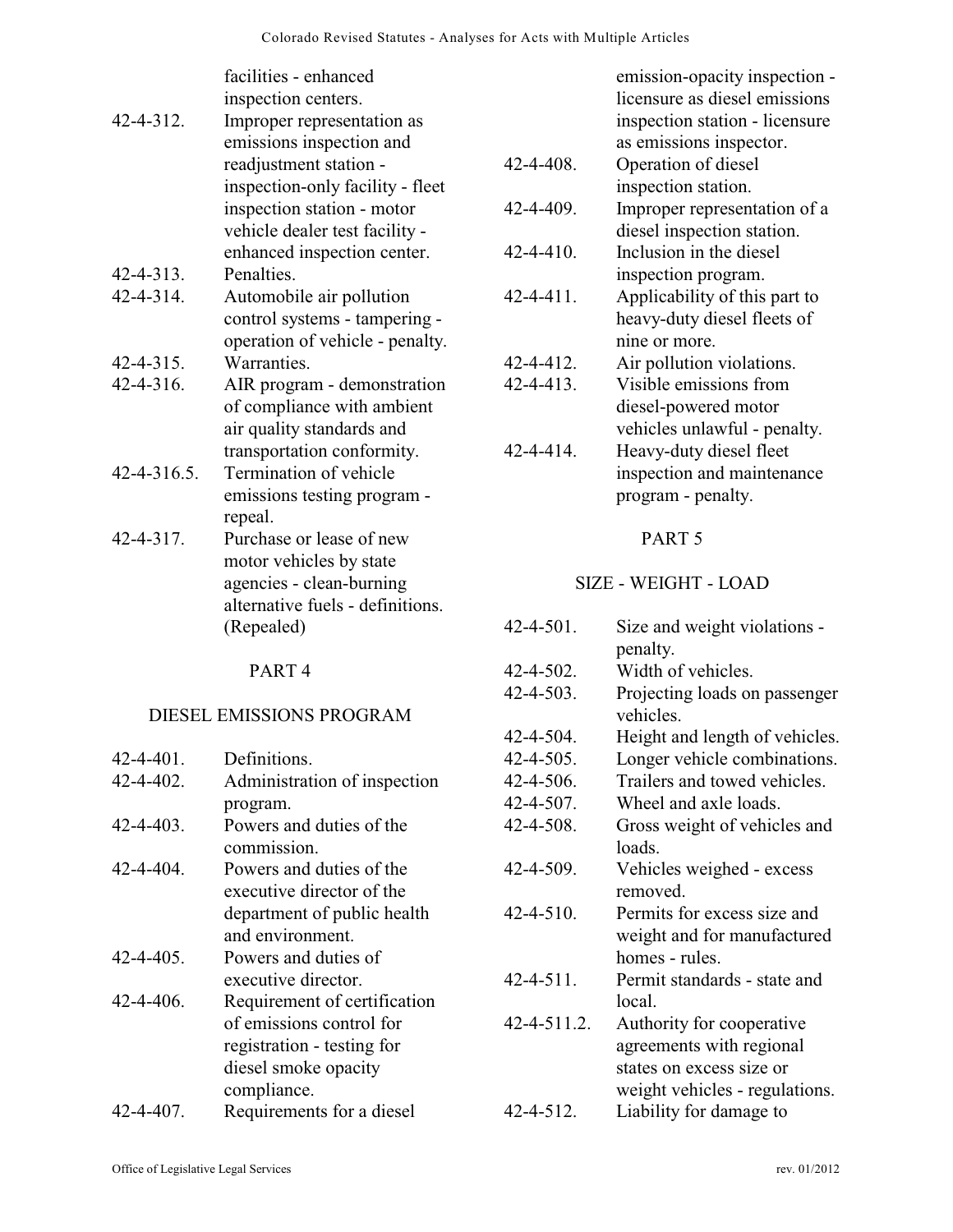|           | highway.                                                      | 42-4-702.<br>42-4-703. | Vehicle turning left.<br>Entering through highway -      |
|-----------|---------------------------------------------------------------|------------------------|----------------------------------------------------------|
|           | PART <sub>6</sub>                                             | 42-4-704.              | stop or yield intersection.<br>Vehicle entering roadway. |
|           | <b>SIGNALS - SIGNS - MARKINGS</b>                             | 42-4-705.              | Operation of vehicle<br>approached by emergency          |
| 42-4-601. | Department to sign highways,<br>where.                        |                        | vehicle - operation of vehicle<br>approaching stationary |
| 42-4-602. | Local traffic control devices.                                |                        | emergency vehicle.                                       |
| 42-4-603. | Obedience to official traffic                                 | 42-4-706.              | Obedience to railroad signal.                            |
|           | control devices.                                              | 42-4-707.              | Certain vehicles must stop at                            |
| 42-4-604. | Traffic control signal legend.                                |                        | railroad grade crossings.                                |
| 42-4-605. | Flashing signals.                                             | 42-4-708.              | Moving heavy equipment at                                |
| 42-4-606. | Display of unauthorized signs                                 |                        | railroad grade crossing.                                 |
|           | or devices.                                                   | 42-4-709.              | Stop when traffic obstructed.                            |
| 42-4-607. | Interference with official                                    | 42-4-710.              | Emerging from or entering                                |
|           | devices.                                                      |                        | alley, driveway, or building.                            |
| 42-4-608. | Signals by hand or signal                                     | 42-4-711.              | Driving on mountain                                      |
|           | device.                                                       |                        | highways.                                                |
| 42-4-609. | Method of giving hand and<br>arm signals.                     | 42-4-712.              | Driving in highway work<br>area.                         |
| 42-4-610. | Unauthorized insignia.                                        | 42-4-713.              | Yielding right-of-way to                                 |
| 42-4-611. | Paraplegic persons or persons<br>with disabilities - distress |                        | transit buses - definitions -<br>penalty.                |
|           | flag.                                                         |                        |                                                          |
| 42-4-612. | When signals are inoperative<br>or malfunctioning.            |                        | PART <sub>8</sub>                                        |
| 42-4-613. | Failure to pay toll established<br>by regional transportation |                        | <b>PEDESTRIANS</b>                                       |
|           | authority.                                                    | 42-4-801.              | Pedestrian obedience to                                  |
| 42-4-614. | Designation of highway                                        |                        | traffic control devices and                              |
|           | maintenance, repair, or                                       |                        | traffic regulations.                                     |
|           | construction zones - signs -                                  | 42-4-802.              | Pedestrians' right-of-way in                             |
|           | increase in penalties for                                     |                        | crosswalks.                                              |
|           | speeding violations.                                          | 42-4-803.              | Crossing at other than                                   |
| 42-4-615. | School zones - increase in                                    |                        | crosswalks.                                              |
|           | penalties for moving traffic                                  | 42-4-804.              | Pedestrian to use right half of                          |
|           | violations.                                                   |                        | crosswalk. (Repealed)                                    |
| 42-4-616. | Wildlife crossing zones -                                     | 42-4-805.              | Pedestrians walking or                                   |
|           | increase in penalties for                                     |                        | traveling in a wheelchair on                             |
|           | moving traffic violations.                                    |                        | highways.                                                |
|           |                                                               | 42-4-806.              | Driving through safety zone                              |
|           | PART <sub>7</sub>                                             |                        | prohibited.                                              |
|           |                                                               | 42-4-807.              | Drivers to exercise due care.                            |
|           | RIGHTS-OF-WAY                                                 | 42-4-808.              | Drivers and pedestrians, other                           |
|           |                                                               |                        | than persons in wheelchairs,                             |
| 42-4-701. | Vehicles approaching or                                       |                        | to yield to persons with                                 |
|           | entering intersection.                                        |                        | disabilities.                                            |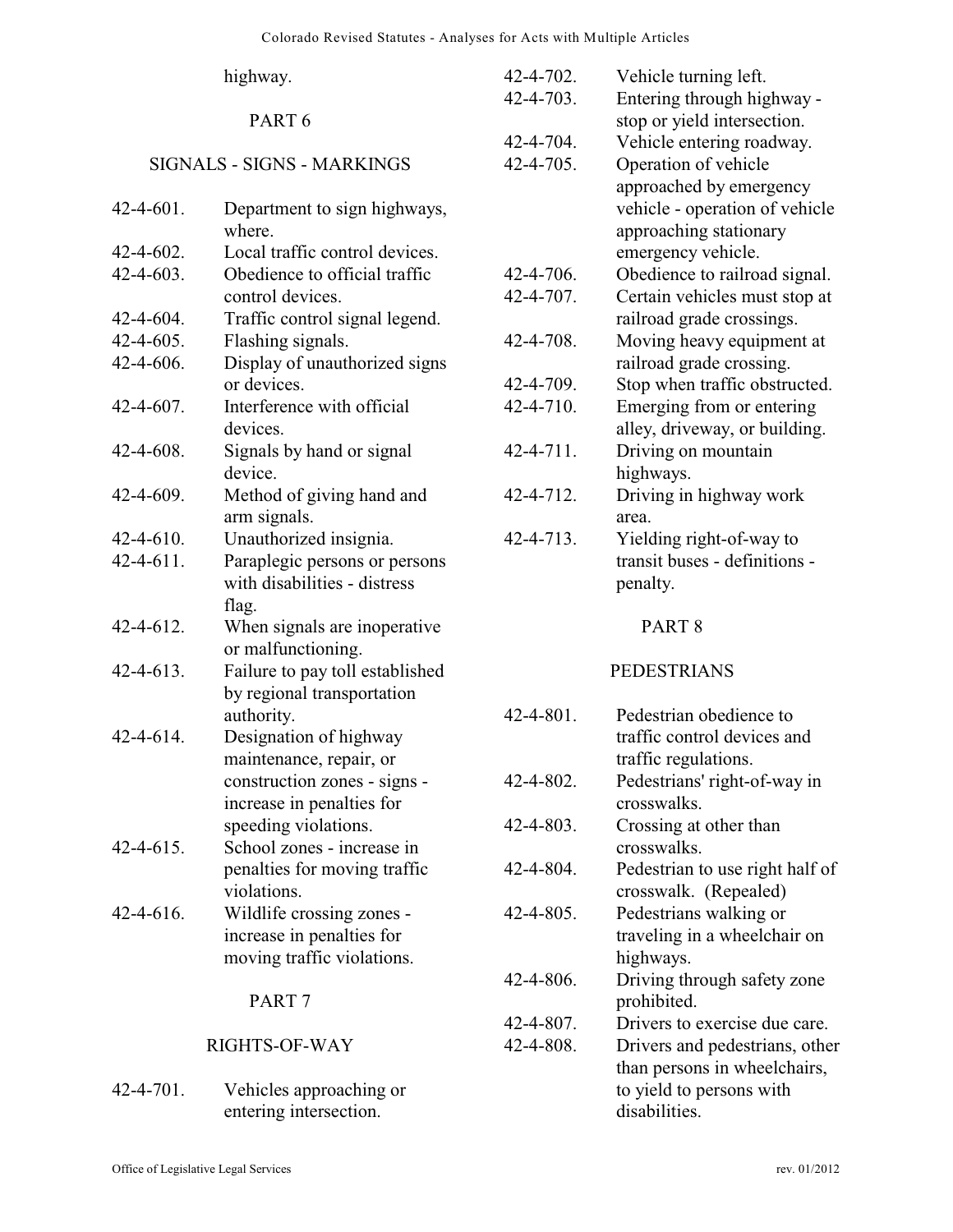### TURNING - STOPPING

| $42 - 4 - 901$ . | Required position and  |
|------------------|------------------------|
|                  | method of turning.     |
| $42 - 4 - 902$ . | Limitations on turning |
|                  | around.                |

42-4-903. Turning movements and required signals.

#### PART 10

# DRIVING - OVERTAKING - PASSING

| Drive on right side -<br>exceptions.            |
|-------------------------------------------------|
| Passing oncoming vehicles.                      |
|                                                 |
| Overtaking a vehicle on the<br>left.            |
| When overtaking on the right<br>is permitted.   |
| Limitations on overtaking on<br>the left.       |
| One-way roadways and rotary<br>traffic islands. |
| Driving on roadways laned<br>for traffic.       |
| Following too closely.                          |
| Crowding or threatening                         |
| bicyclist.                                      |
| Coasting prohibited.                            |
| Driving on divided or                           |
| controlled-access highways.                     |
| Use of runaway vehicle                          |
| ramps.                                          |
| High occupancy vehicle                          |
| (HOV) and high occupancy                        |
| toll (HOT) lanes.                               |
| Passing lane - definitions -                    |
| penalty.                                        |
|                                                 |

# PART 11

#### SPEED REGULATIONS

| $42 - 4 - 1101$ . | Speed limits.             |
|-------------------|---------------------------|
| $42 - 4 - 1102$ . | Altering of speed limits. |

- 42-4-1103. Minimum speed regulation. 42-4-1104. Speed limits on elevated structures. 42-4-1105. Speed contests - speed exhibitions - aiding and facilitating - immobilization of motor vehicle - definitions.
	- 42-4-1106. Minimum speed in left lane interstate 70.

#### PART 12

### PARKING

| 42-4-1201.        | Starting parked vehicle.       |
|-------------------|--------------------------------|
| 42-4-1202.        | Parking or abandonment of      |
|                   | vehicles.                      |
| 42-4-1203.        | Ski areas to install signs.    |
| 42-4-1204.        | Stopping, standing, or         |
|                   | parking prohibited in          |
|                   | specified places.              |
| $42 - 4 - 1205$ . | Parking at curb or edge of     |
|                   | roadway.                       |
| 42-4-1206.        | Unattended motor vehicle.      |
| 42-4-1207.        | Opening and closing vehicle    |
|                   | doors.                         |
| 42-4-1208.        | Parking privileges for persons |
|                   | with disabilities -            |
|                   | applicability - rules.         |
| 42-4-1209.        | Owner liability for parking    |
|                   | violations.                    |
| 42-4-1210.        | Designated areas on private    |
|                   | property for authorized        |
|                   | vehicles.                      |
| 42-4-1211.        | Limitations on backing.        |
| 42-4-1212.        | Pay parking access for         |
|                   | disabled.                      |

## PART 13

#### ALCOHOL AND DRUG OFFENSES

- 42-4-1300.3. Definitions.
- 42-4-1301. Driving under the influence driving while impaired driving with excessive alcoholic content - definitions - penalties.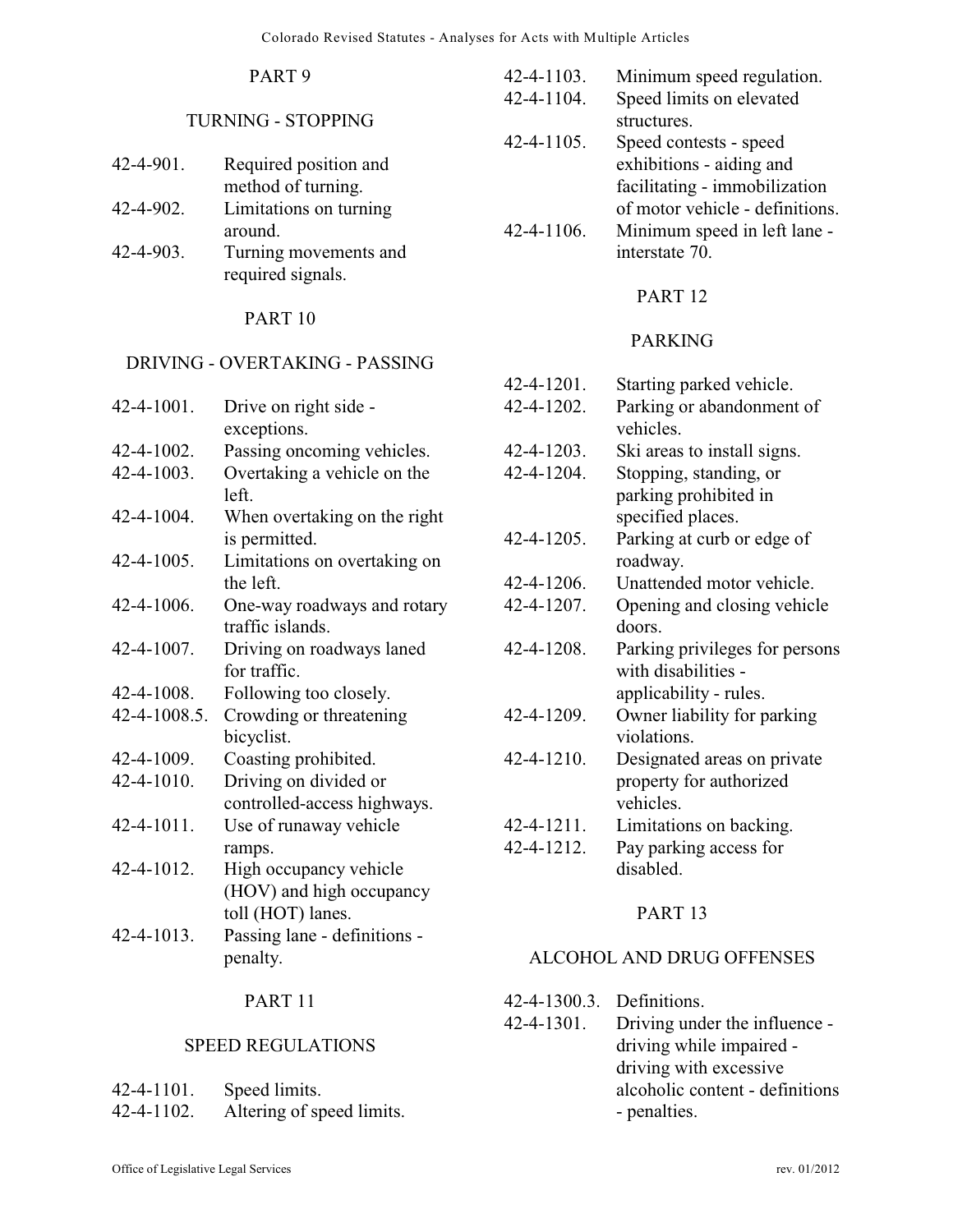| $42 - 4 - 1301.1$ . | Expressed consent for the<br>taking of blood, breath, urine, |
|---------------------|--------------------------------------------------------------|
|                     | or saliva sample - testing.                                  |
| 42-4-1301.2.        | Refusal of test - effect on                                  |
|                     | driver's license - revocation -                              |
|                     | reinstatement.                                               |
| 42-4-1301.3.        | Alcohol and drug driving                                     |
|                     | safety program.                                              |
| 42-4-1301.4.        | Useful public service -                                      |
|                     | definitions - local programs -                               |
|                     | assessment of cost.                                          |
| 42-4-1302.          | Stopping of suspect.                                         |
| 42-4-1303.          | Records - prima facie proof.                                 |
| 42-4-1304.          | Samples of blood or other                                    |
|                     | bodily substance - duties of                                 |
|                     | department of public health                                  |
|                     | and environment.                                             |
| 42-4-1305.          | Open alcoholic beverage                                      |
|                     | container - motor vehicle -                                  |
|                     | prohibited.                                                  |
| 42-4-1306.          | Interagency task force on                                    |
|                     | drunk driving - creation -                                   |

repeal.

#### OTHER OFFENSES

- 42-4-1401. Reckless driving penalty.
- 42-4-1402. Careless driving penalty.
- 42-4-1403. Following fire apparatus prohibited.
- 42-4-1404. Crossing fire hose.
- 42-4-1405. Riding in trailers.
- 42-4-1406. Foreign matter on highway prohibited.
- 42-4-1407. Spilling loads on highways prohibited - prevention of spilling of aggregate, trash, or recyclables.
- 42-4-1407.5. Splash guards when required.
- 42-4-1408. Operation of motor vehicles on property under control of or owned by parks and recreation districts.
- 42-4-1409. Compulsory insurance penalty - legislative intent.

| $42 - 4 - 1410.$  | Proof of financial        |
|-------------------|---------------------------|
|                   | responsibility required - |
|                   | suspension of license.    |
| $42 - 4 - 1411$ . | Use of earphones while    |
|                   | driving.                  |
| 42-4-1412.        | Operation of bicycles and |
|                   | othor human nowarad       |

- other human-powered vehicles.
- 42-4-1413. Eluding or attempting to elude a police officer.
- 42-4-1414. Use of dyed fuel on highways prohibited.
- 42-4-1415. Radar jamming devices prohibited - penalty.

### PART 15

### **MOTORCYCLES**

- 42-4-1501. Traffic laws apply to persons operating motorcycles special permits. 42-4-1502. Riding on motorcycles protective helmet.
- 42-4-1503. Operating motorcycles on roadways laned for traffic.
- 42-4-1504. Clinging to other vehicles.

#### PART 16

#### ACCIDENTS AND ACCIDENT REPORTS

| $42 - 4 - 1601$ . | Accidents involving death or |
|-------------------|------------------------------|
|                   | personal injuries - duties.  |
| $42 - 4 - 1602$ . | Accident involving damage -  |
|                   | duty.                        |
| $42 - 4 - 1603$ . | Duty to give notice,         |
|                   | information, and aid.        |
| $42 - 4 - 1604$ . | Duty upon striking           |
|                   | unattended vehicle or other  |
|                   | property.                    |
| $42 - 4 - 1605$ . | Duty upon striking highway   |
|                   | fixtures or traffic control  |
|                   | devices.                     |
| 42-4-1606.        | Duty to report accidents.    |
| 42-4-1607.        | When driver unable to give   |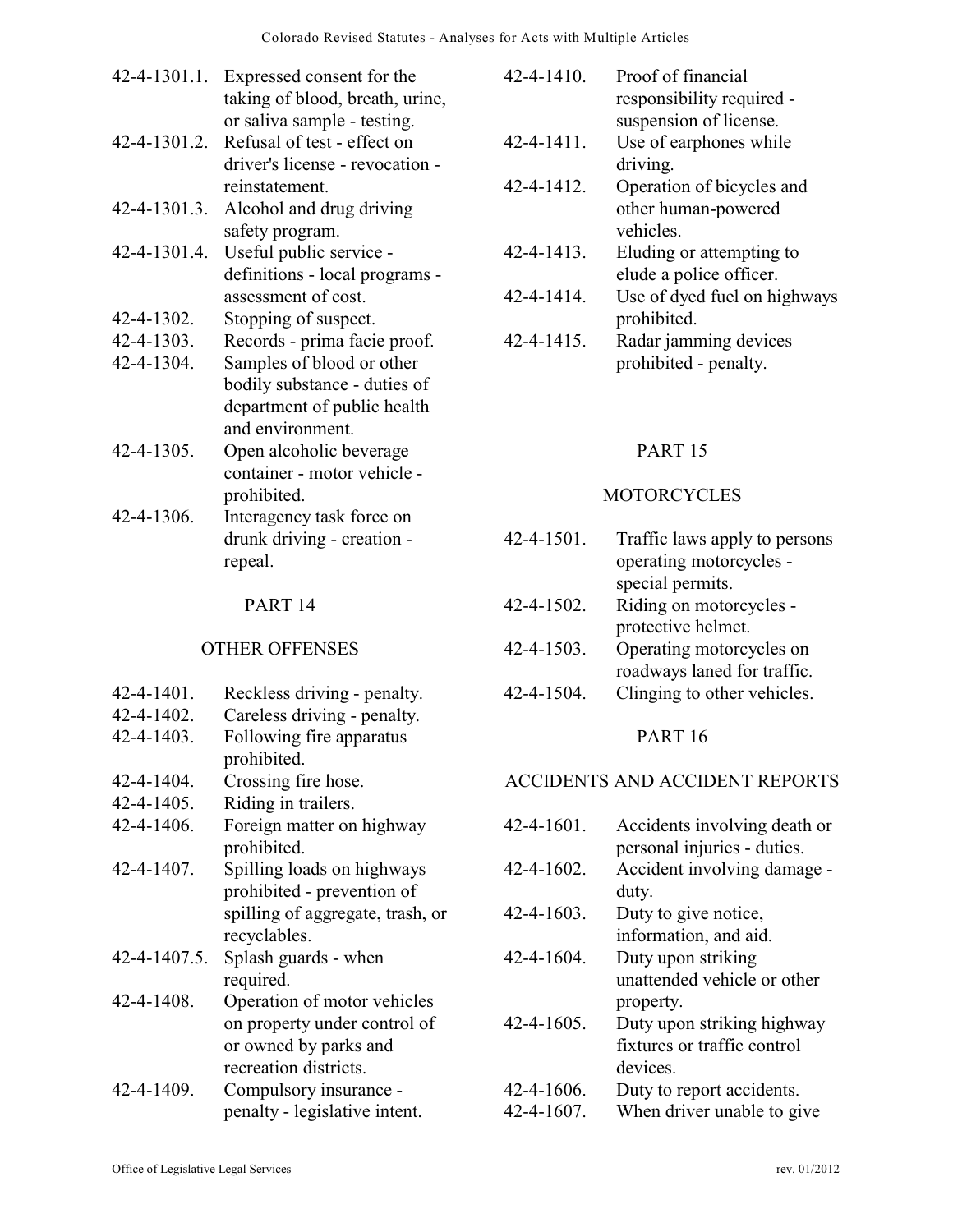|            | notice or make written report. |
|------------|--------------------------------|
| 42-4-1608. | Accident report forms.         |
| 42-4-1609. | Coroners to report.            |
| 42-4-1610. | Reports by interested parties  |
|            | confidential.                  |
| 42-4-1611. | Tabulation and analysis of     |
|            | reports.                       |
| 42-4-1612. | Accidents in state highway     |
|            | work areas - annual reporting  |
|            | by department of               |
|            | transportation and Colorado    |

state patrol.

#### PART 17

#### PENALTIES AND PROCEDURE

| 42-4-1701. | Traffic offenses and             |
|------------|----------------------------------|
|            | infractions classified -         |
|            | penalties - penalty and          |
|            | surcharge schedule - repeal.     |
| 42-4-1702. | Alcohol- or drug-related         |
|            | traffic offenses - collateral    |
|            | attack.                          |
| 42-4-1703. | Parties to a crime.              |
| 42-4-1704. | Offenses by persons              |
|            | controlling vehicles.            |
| 42-4-1705. | Person arrested to be taken      |
|            | before the proper court.         |
| 42-4-1706. | Juveniles - convicted -          |
|            | arrested and incarcerated -      |
|            | provisions for confinement.      |
| 42-4-1707. | Summons and complaint or         |
|            | penalty assessment notice for    |
|            | misdemeanors, petty              |
|            | offenses, and misdemeanor        |
|            | traffic offenses - release -     |
|            | registration.                    |
| 42-4-1708. | Traffic infractions - proper     |
|            | court for hearing, burden of     |
|            | proof - appeal - collateral      |
|            | attack.                          |
| 42-4-1709. | Penalty assessment notice for    |
|            | traffic infractions - violations |

|            | of provisions by officer -       |
|------------|----------------------------------|
|            | driver's license.                |
| 42-4-1710. | Failure to pay penalty for       |
|            | traffic infractions - failure of |
|            | parent or guardian to sign       |
|            | penalty assessment notice -      |
|            | procedures.                      |
| 42-4-1711. | Compliance with promise to       |
|            | appear.                          |
| 42-4-1712. | Procedure prescribed not         |
|            | exclusive.                       |
| 42-4-1713. | Conviction record                |
|            | inadmissible in civil action.    |
| 42-4-1714. | Traffic violation not to affect  |
|            | credibility of witness.          |
| 42-4-1715. | Convictions, judgments, and      |
|            | charges recorded - public        |
|            | inspection.                      |
| 42-4-1716. | Notice to appear or pay fine -   |
|            | failure to appear - penalty.     |
| 42-4-1717. | Conviction - attendance at       |
|            | driver improvement school -      |
|            | rules.                           |
| 42-4-1718. | Electronic transmission of       |
|            | data - standards.                |
| 42-4-1719. | Violations - commercial          |
|            | driver's license - compliance    |
|            | with federal regulation.         |
|            | PART <sub>18</sub>               |
|            |                                  |
|            | VEHICLES ABANDONED ON PUBLIC     |
|            | <b>PROPERTY</b>                  |
|            |                                  |
| 42-4-1801. | Legislative declaration.         |
| 42-4-1802. | Definitions.                     |
| 42-4-1803. | Abandonment of motor             |
|            | vehicles - public property.      |
| 42-4-1804. | Report of abandoned motor        |

vehicles - owner's opportunity to request

motor vehicles - sale.

hearing. 42-4-1805. Appraisal of abandoned

42-4-1806. Liens upon towed motor vehicles.

42-4-1807. Perfection of lien. 42-4-1808. Foreclosure of lien.